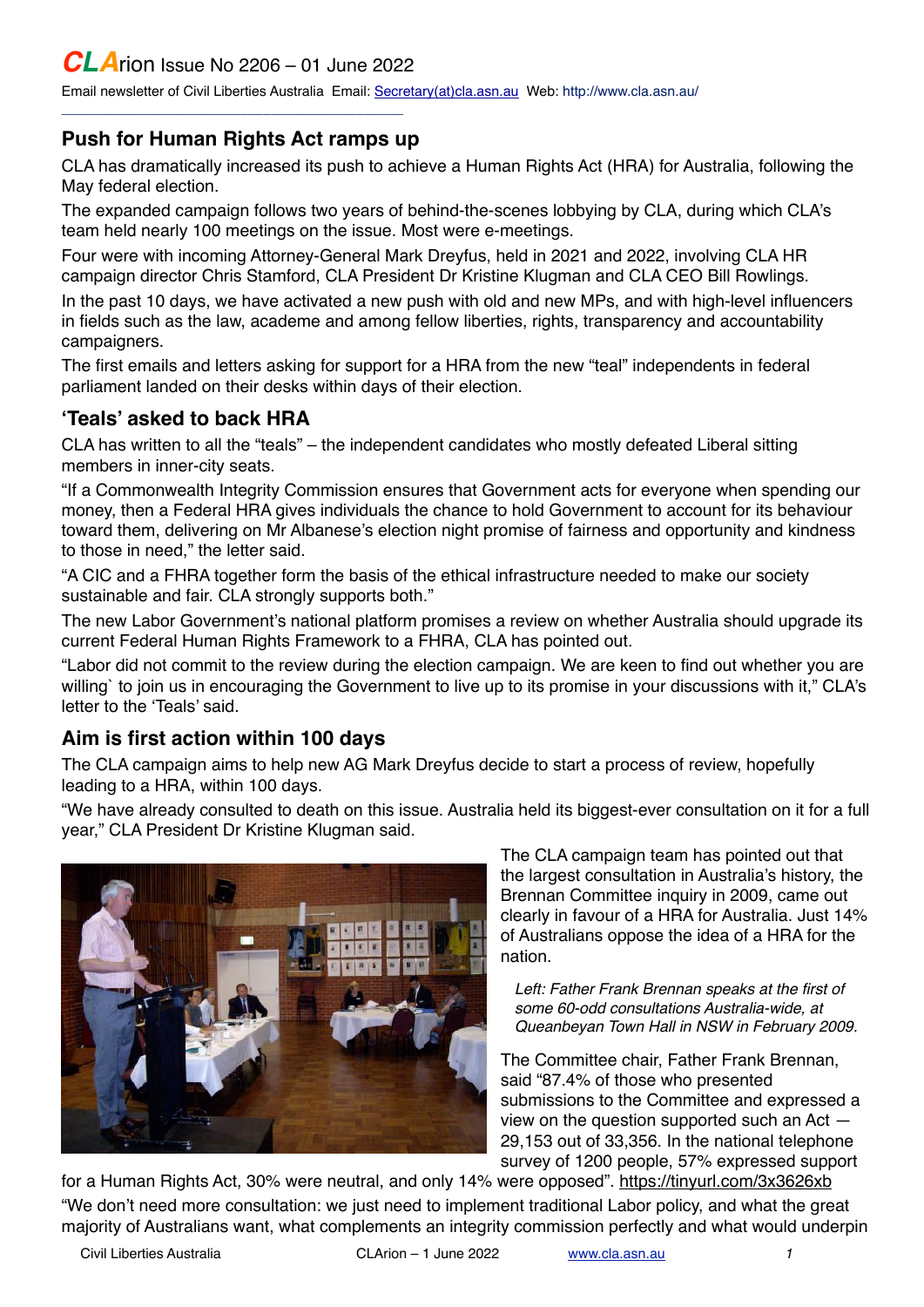the developments for Indigenous Australians through the Uluru Statement from the Heart," CLA's campaign director Chris Stamford said.

"An integrity commission will restrain corrupt politicians, uncaring bureaucrats or others at the top end of town: a human rights act and an Indigenous treaty will provide a way to uphold liberties and rights for everyone, lifting the poorer and marginalised people at the other end of the social spectrum," he said.

# **HRA is foundation for Albanese's protection of disadvantaged, vulnerable**

In 2009, after the nationwide consultation, the then-Labor government did not produce an Act of Parliament, merely a "framework" which was, to all intents and purposes, useless, other than producing a HR committee of parliament.

Australia continues to be denied the foundational human rights protections that exist in the laws or constitutions of NZ, the UK, the US and Canada.

It's now time for Dreyfus and Labor to show leadership, and to give us the one law that best lays a foundation for the promises made by the new PM on election night, CLA says.

The new 2022 Labor PM Anthony Albanese promised:

"The two principles that will be part of a government that I lead. No one left behind because we should always look after the disadvantaged and the vulnerable. But also no one held back, because we should always support aspiration and opportunity."

And he promised: "…to make a positive difference each and every day" and to "unite around… our shared values of fairness and opportunity".

PM Albanese, as "a son of a single mum who was a disability pensioner, who grew up in public housing down the road in Camperdown," probably knows more than most people what a HRA would do for the disadvantaged and downtrodden of Australian society. <https://tinyurl.com/vespt5k9>

# **Government 'guilty', but Collaery pays the price**

Australia is prosecuting Canberra barrister Bernard Collaery for allegedly revealing to the media government actions that were probably illegal.

It doesn't matter that what the government did – secret surveillance and spying on the Cabinet negotiating rooms of Timor Leste in 2004 it is said – according to a judge of the ACT Supreme Court. Even if the Australian government spying was illegal, Collaery can still be prosecuted, judge David Mossop ruled.

Even if 18 years ago the Australia government under PM John Howard and Foreign Minister Alex Downer had no moral compass, was motivated by greed to screw the world's poorest and newest nation over oil and gas, and wanted to boost the coffers of private companies, that was OK. No-one should know if the Australian government was acting corruptly or illegally.

Collaery had tried to stop his trial until the government comes clean, having never publicly admitted the 2004 spying in Timor Leste even occurred.



Collaery subpoenaed documents from the Australian Secret Intelligence Service (ASIS), the Office of National Intelligence, the Departments of Prime Minister and Cabinet, and Foreign Affairs and Trade, which he hoped would show the mission was unlawful and outside the proper functions of ASIS.

If it was illegal, how could Collaery be prosecuted for revealing it? Doesn't matter, says Mossop (photo). The Australian government can act as illegally as it likes, and people can be sent to jail for saying so.

Collaery knows all about the bugging, because he – lawfully – represented Witness K, one of the bugging ASIS agents, who was eventually fined with a minor rap over the knuckles for trying to achieve justice for himself and Timor Leste.

The Mossop ruling means the secret trial of Collaery was to continue as the new Labor government took power, with 99% of the "evidence" unable to be made public. So much for open and transparent Australian 'justice'.

"We need national reform of…the legal profession," CLA's CEO Bill Rowlings said last month.

# **No-one to watch over Australia's spooks**

Senator Rex Patrick (then Ind, SA) said last month: "Never have I seen a judicial officer suggest the responsibility of judicial oversight be abandoned because a member of the executive (the Inspector-General of Intelligence and Security) has a measure of oversight and can report breaches of the law to the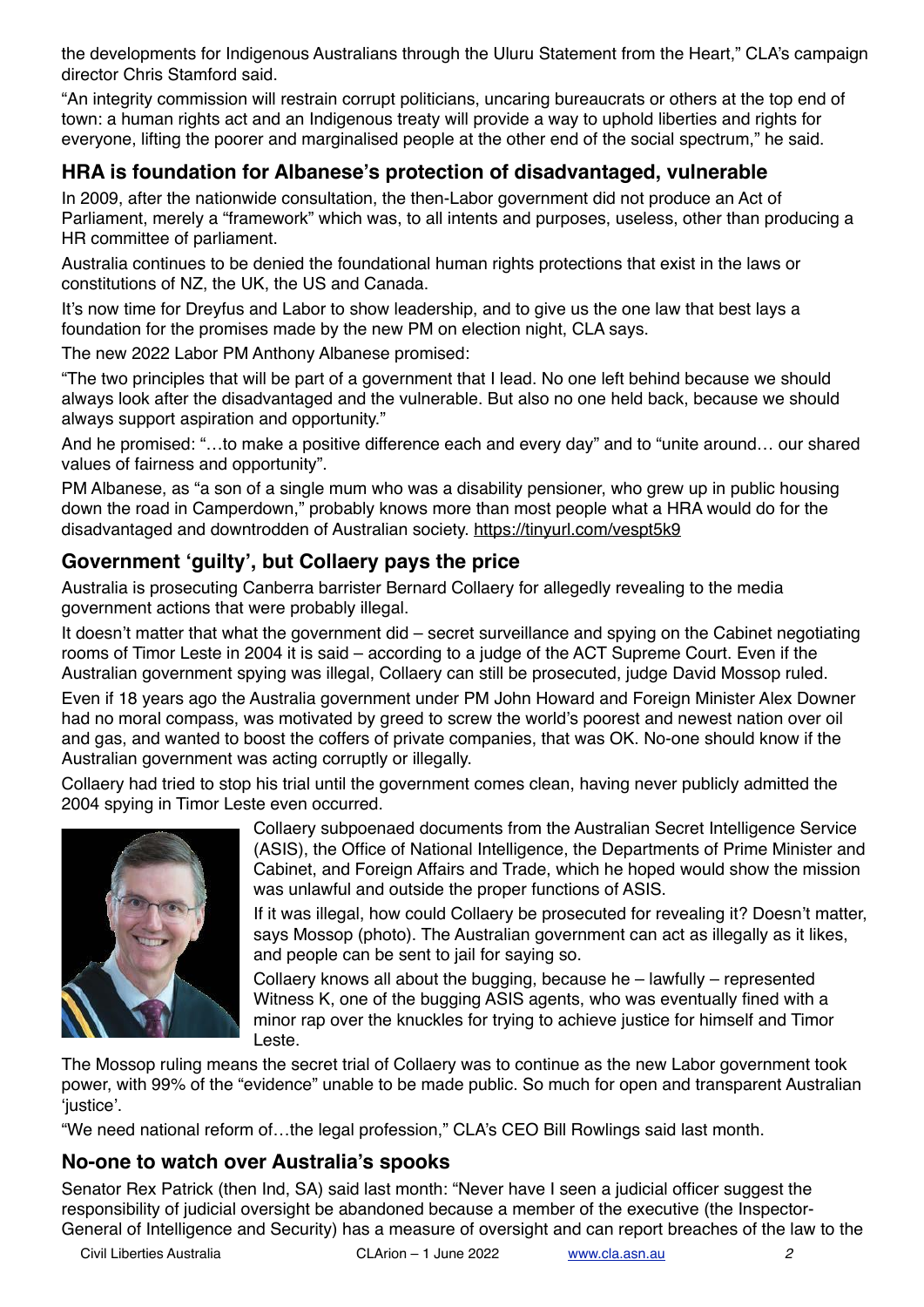prime minister. In effect, Justice Mossop places no limits on executive power and leaves the responsibility for limited oversight exclusively to a statutory official, giving the court no role."

As Crikey's Bernard Keane points out, this leaves Australia's security agencies with "no effective parliamentary oversight and, if Mossop's absurd ruling stands, no court oversight either. And it has passed with minimal media coverage".<https://tinyurl.com/ys2nnecd>

CLA says the new government should end the 'deep government pockets' persecutions of many whistleblowers, like those of Collaery, David McBride (alleged Afghanistan war crimes whistleblower), and Robert Boyle (revealer of alleged serious Australian Tax Office abuses of its powers).

And it should speak up for Julian Assange, and demand his repatriation on a direct RAAF flight from London via secure British air bases to avoid any seizure by the USA, under their euphemistically-titled "rendition" approach to international justice, aka kidnapping.

Australia needs a whistleblower reward scheme, rather than a whistleblower punishment regime.

# **Dreyfus should act 'in the public interest'**

The new Attorney-General, Mark Dreyfus, before the 21 May election and his appointment as first law officer of Australia, remarked:

"While I will not comment on the substance of the charges, the very manner in which the government has sought to conduct the prosecution appears to me to be an affront to the rule of law.

"There have been some 50 preliminary hearings to date, with well over \$4 million spent by the Commonwealth alone, and still there is no trial date for Mr Collaery. The Morrison government has also sought to have the trial conducted in secrecy but was rebuffed last year by the ACT Court of Appeal, which held that the trial should be held predominantly in open court to avoid damaging public confidence in the administration of justice. The Commonwealth has now appealed that decision to the High Court."

Dreyfus himself can now decide whether the prosecution continues or if he withdraws the approval provided by Porter in 2018. While not tipping his hand, he flagged his thinking in the following terms:

"Despite repeated questions in multiple hearings of Senate estimates, I have yet to hear a cogent explanation of how the public interest is served by the ongoing attempts to prosecute Mr Collaery, a former attorney-general of the ACT who is now well over 70, in relation to an allegation of disclosure of events alleged to have occurred almost 20 years ago."

Dreyfus, formerly a Melbourne barrister, was speaking at the Australian Bar Association conference. His speech was first reported by Bernard Keane in Crikey on 2 May 2022.

# **ODD SPOT: It's time for Labor to go that extra millimetre**

"Labor is at best a millimetre to the left of the Coalition on the drift to authoritarianism, the national security and national surveillance state and the massive extension of police powers, without circumstances or results justifying the crack-down." – columnist Jack Waterford Canberra Times 6 May 2022 [https://](https://tinyurl.com/yckzzpjs) [tinyurl.com/yckzzpjs](https://tinyurl.com/yckzzpjs)

# **Motivating 10% extra uplifting activity**

Australia's charity and non-profit sector is 8% of the economy, 10% of the workforce, and mobilises 3m volunteers.

They're the first line of support for the most vulnerable in our communities, and have helped millions of Australians rebuild their lives after floods, fires and economic hits.

The future of the charity sector is too important to our economy and our communities to grow and develop without planning or strategic investment.

Even a 1% productivity increase would add \$1.4 billion to the resources available to the sector, creating more jobs and providing services to more Australians. – Andrew Leigh. MHR Fenner ACT (speaking before the 21 May election) as then-Shadow Charities and Non-Profits Minister <https://tinyurl.com/y6jyyuk2>

# **NT goes 'barbarian' in cutting human rights compensation**

The Labor government and its Country Liberal Party opposition has passed a cap on damages for false imprisonment and assault for anyone jailed in a NT prison, with just one dissenting vote.

Only one MLA called the measures a "disgrace" and "a green light to abusive behaviour against children and adults". Member for Mulka, Yingiya Mark Guyula said that the government should be more focused on preventing the abuse of children and adults in the correctional system, rather than enabling "government officials to mistreat young people without fear of consequences".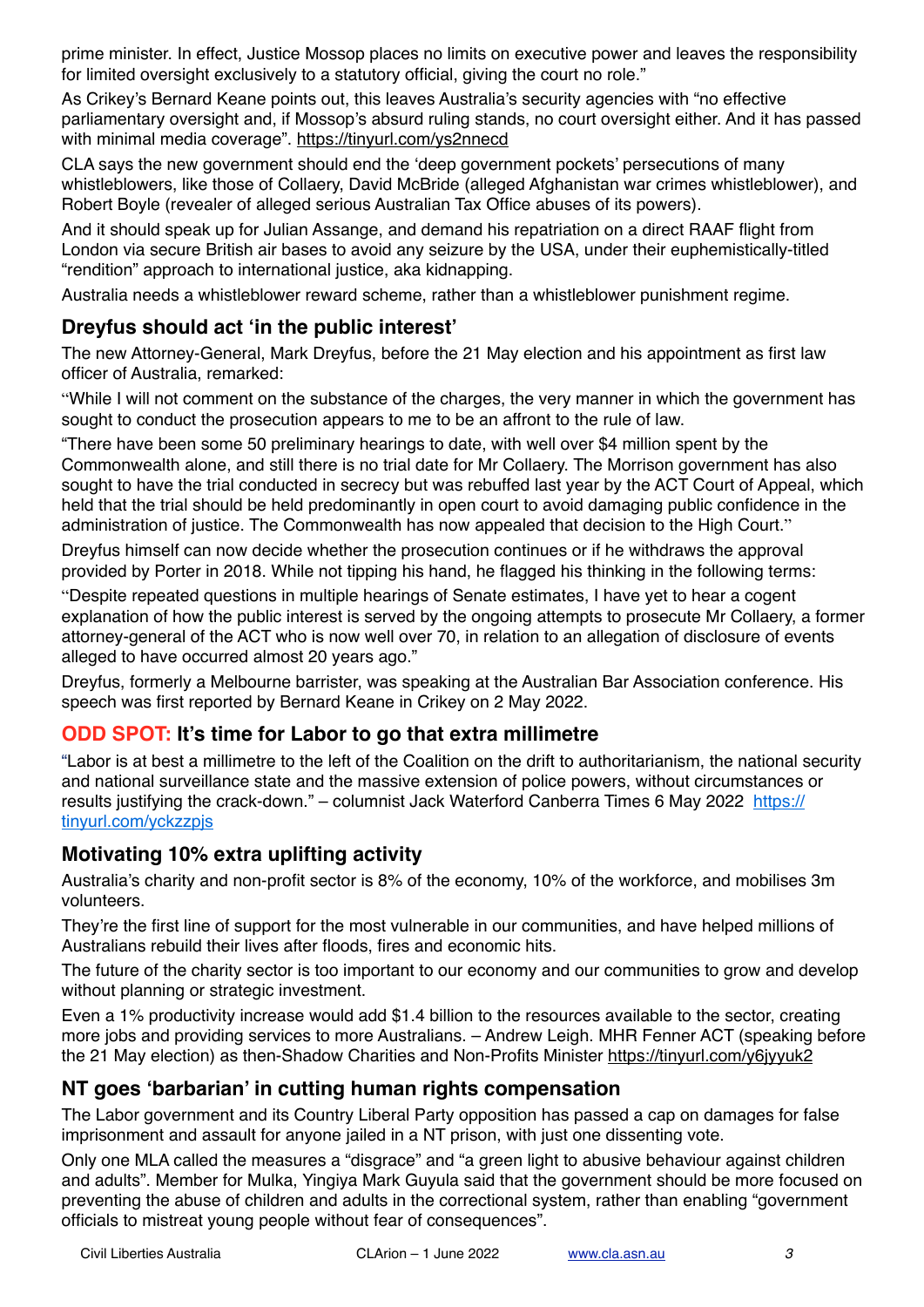The new law caps the government's legal liability to \$15,300 for offences committed against anyone in correctional facilities, including for false imprisonment, battery (including unlawful restraints like shackles and spithoods) and assault.

Then-Attorney General Selena Uibo said the legislation was drafted to "address community concerns about large payouts of taxpayer funds to offenders … while they are in custody", referencing a \$35 million payout to hundreds of former juvenile detainees who had sued the government for mistreatment while incarcerated, according to Christopher Walsh, writing in the *NT Independent*.

Aboriginal justice, human rights and civil liberties groups say the new law contravenes the government's own commitment to the Convention against Torture.

Mr Guyula said the law also breached its own recently established Aboriginal Justice Agreement and the intent of the recommendations of the Royal Commission into Youth Detention in the NT.

Darwin barrister John Lawrence said the new laws were "barbaric, racist and backward". Mr Lawrence, a former president of the Criminal Lawyers Association of the NT and the NT Bar Association, and member of the Close Don Dale Now group, was threatened with expulsion from the parliament's public viewing gallery by the Speaker for banging on the glass in support of Mr Guyula's speech.

"The barbarians are in the Citadel," Mr Lawrence said. "They are no longer at the gate."

The bill, which was amended to include provisions for children who experience sexual abuse, passed and was supported by the CLP, who focused their concerns around the \$35 million paid to those children abused in Don Dale.<https://tinyurl.com/yj8pjpcj>

There is another way to avoid compensation entirely, CLA says. Don't physically and mentally abuse the people in NT prisons for whom the government is entirely responsible. No abuse, no compensation at all.

"This is yet another example of no-one in government being held properly responsible for appalling official human rights and civil liberties abuses," CLA President Dr Kristine Klugman said. [https://tinyurl.com/](https://tinyurl.com/mry44rz3) [mry44rz3](https://tinyurl.com/mry44rz3)

# **New AG appointed in NT**

Chansey Paech (pron. PAKE) became the new NT Attorney-General last month after former Chief Minister Michael Gunner stepped down suddenly "due to family reasons" and Natasha Fyles became Chief Minister and rearranged the cabinet.

Paech will also hold the Local Government, Arts, Culture and Heritage portfolios.

Aged 35, he is of Central Australian Aboriginal descent and Wikipedia says that "Paech is the only openly gay male MP in the NT Legislative Assembly; before entering politics, he was a prominent [LGBT rights activist](https://en.wikipedia.org/wiki/LGBT_rights_in_Australia)".

In his maiden speech in 2019 he said: "I am young, I am gay, I am black; a trueblue Territorian. I am a proud face of the diversity and future of the great Australian Labor party. I look forward to the day when this country will recognise my rights as equal rights."

CLA has written to AG Paech, asking him to introduce a Human Rights Act to the NT.

# **No rights without remedies campaign**

CLA is developing a test approach in the ACT to ensure all future rights Acts, including a federal on, come with remedies attached that can be accessed quickly, easily, simply and cheaply.

We coordinated with Australian Lawyers for Human Rights (ALHR), Canberra Community Law (CCL) and the ACT Council of Social Services (ACTCOSS) to petition the ACT Legislative Assembly to consider a proposal to:

- extend the ACT Human Rights Commission (ACT HRC) complaints processes to cover all rights in the ACT HRA; and
- allow conciliation and/or mediation through the ACT Human Rights Commission, and, if needed, mandatory remedy through the ACT Civil & Administrative Tribunal (ACAT), which has the power to make binding orders which include compensation,  $and - as a$  last and expensive, time-consuming method – through the virtually limitless legal power of the ACT Supreme Court if necessary for any breach of an ACT HRA right.

This would resolve a number of inequities that have crept into the ACT human rights complaints process and form a model that makes remedies for all human rights breaches accessible and affordable. The same

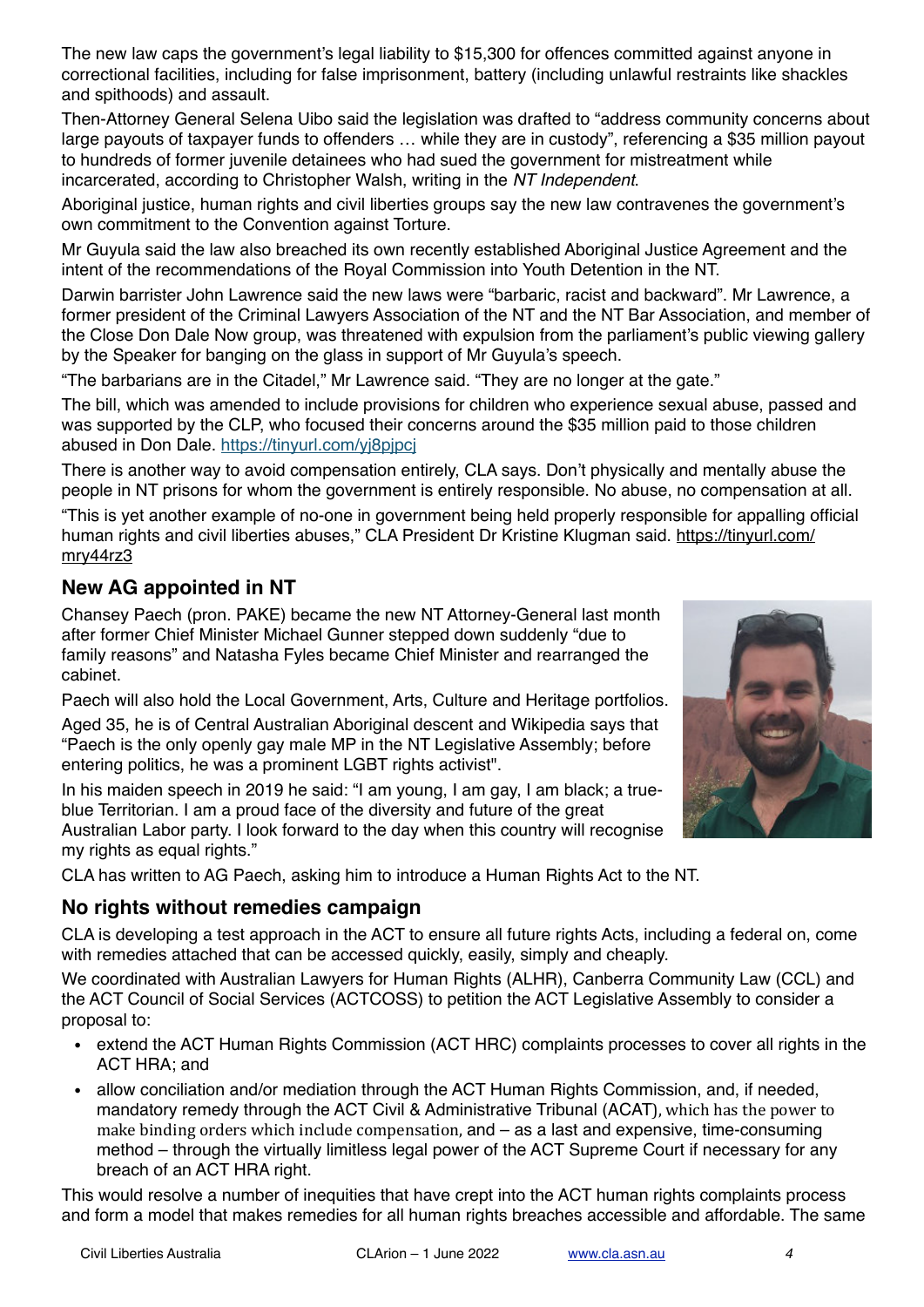provisions could operate in the Victorian and Queensland HRAs, which also currently lack quick and simple remedies.

Some 20 of the 27 submissions to the subsequent review by the Legislative Assembly's Justice and Community Safety Committee said that implementing the proposal will make justice available to people who are currently missing out. Those 20 submissions also agreed that the proposal will remove inequities in the current complaints process.

The committee raised issues around:

- legal novelty and whether ACAT needs to develop jurisdiction and expertise on human rights matters;
- whether there will be a substantial rise in complaints that will need increased resources for the HRC and ACAT;
- how the new jurisdiction would fit with the activities of existing agencies; and
- whether the government would be more vulnerable to substantial compensation claims.

CLA's HRA campaign manager Chris Stamford said:

"The Committee did not feel the need to ask whether giving ACAT the power to mandate remedies for human rights breaches placed too much power in the hands of an unelected judiciary.

"While this has been a concern about human rights acts in jurisdictions that do not have one, after 18 years of human rights practice, the ACT has moved past the view that putting human rights cases before the courts threatens the authority of the Assembly."

Australia now has 36 years experience of operating human rights Acts: 18 in the ACT, 16 in Victoria, and 2 in Queensland.

"There has not been a flood of cases, as people feared. But a lot of disadvantaged people have had their rights and liberties enforced," CLA President Dr Kristine Klugman said.

**South Australia:** CLA has also approached the new SA AG, Kyam Maher, to introduce a HRA in that state. The local campaign is being run by Dr Sarah Moulds and Prof Rick Sarre, who heads the SA Council for Civil Liberties.

### **SA winds back 'emergency' Covid provisions**

The new SA Labor government has incorporated cross-bench amendments from the Greens and SA Best in the Legislative Council to ensure upper house endorsement of a COVID-management bill that passed the lower house early in May.

The amendments include creating a COVID oversight committee for the next six months to assess any new restrictions put in place for people with the virus or close contacts.

Premier Peter Malinauskas said the changes will help end the Emergency Declaration at the end of June, as promised during the lead-up to the election. The new provision will operate under the Public Health Act, rather than an Emergency Act.<https://tinyurl.com/k7yd7b2s>

#### **Judge to scrutinise police over DV**

Judge Deborah Richards is heading the new Commission of Inquiry to examine Queensland Police Service responses to domestic and family violence, which has just opened its doors.

The terms of reference are:

- the extent and nature of any cultural issues within the QPS over investigating domestic and family violence, and whether they have contributed to over-representation of First Nations people in courts and jail;
- assess how well or otherwise the QPS is equipped to respond to domestic and family violence;
- examine current conduct and complaints handling processes against officers; and
- any other matter the Commission considers relevant.

Judge Richards is the President of the Childrens Court of Queensland and a judge of the District Court, and is also a former crown prosecutor and public defender. She was a member of the Taskforce on Women in the Criminal Code in 1998.

The \$3.4m Commission of Inquiry began on 30 May 2022 and is expected to take four months. More information: [www.qld.gov.au/womenstaskforceresponse](http://www.qld.gov.au/womenstaskforceresponse)

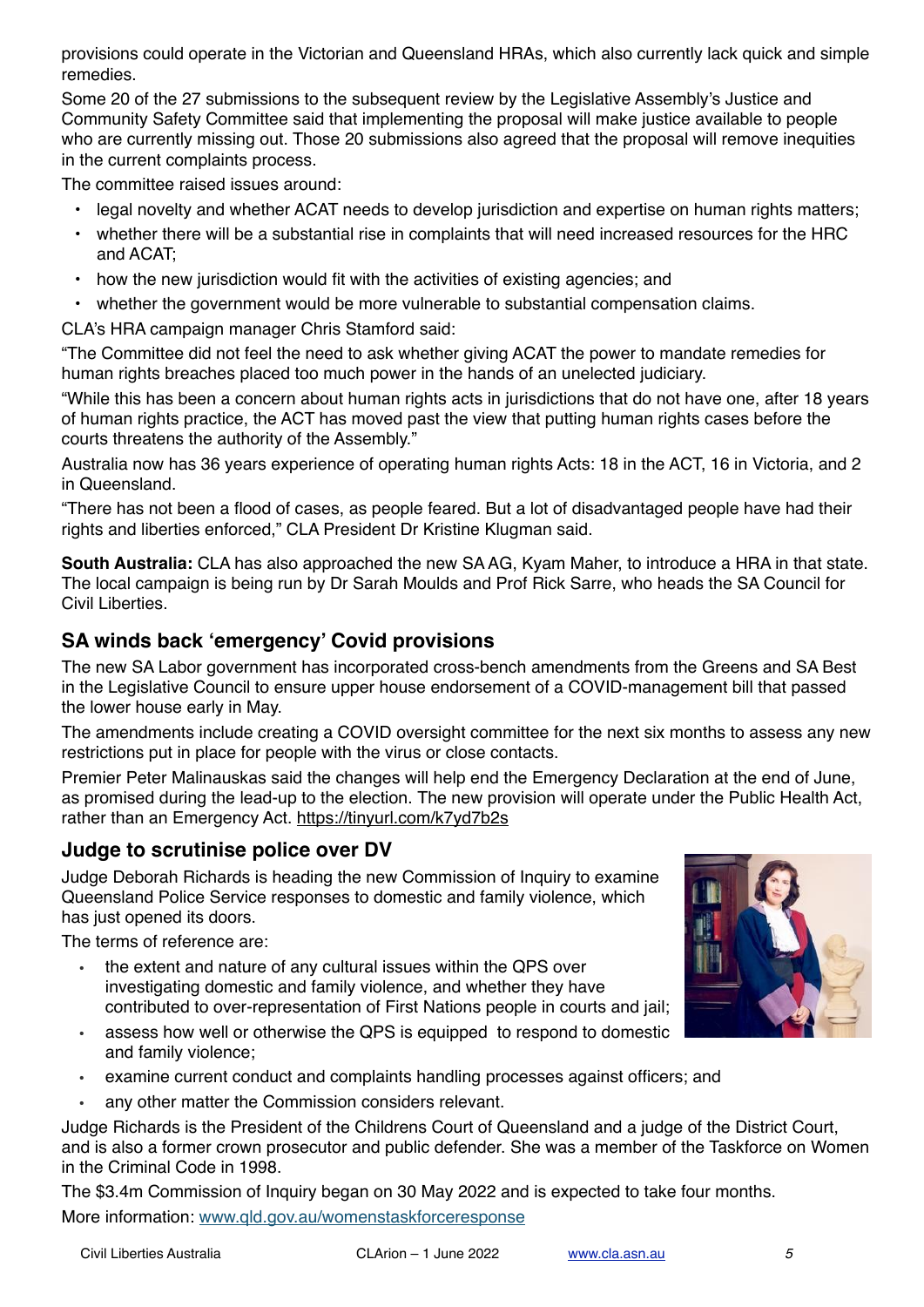# **Qld magistrates courts to modernise after 135 years**

Attorney-General and Minister for Justice, Shannon Fentiman said current criminal procedure laws in the *Justices Act 1886* are being comprehensively reviewed for the first time since the Act started in 1887.

"Our Justices Act is used every day in Queensland," AG Fentiman said. "The review of the Act is well overdue – it's been more than a century since it was introduced in Queensland Parliament.

"This ground-breaking review, independently led by retired District Court judge Michael Shanahan, is tasked with making recommendations to create a new framework for contemporary and effective criminal procedure laws for Queensland's busiest courts, the Magistrates Courts."

For the consultation paper and information about how to make a submission: [https://statements.qld.gov.au/](https://statements.qld.gov.au/statements/95103) [statements/95103](https://statements.qld.gov.au/statements/95103) Closing date for written submissions is 30 June 2022.

### **ODD SPOT: Police get DV wrong frequently**

Evidence says police get domestic violence wrong way too often. Research by Australia's National Research Organisation for Women's Safety (Anrows) was prompted by figures from 2017 that of the 27 women murdered by an intimate partner in Queensland, 12 of the women had been previously identified by police as the perpetrator in a domestic dispute and issued with a restraining order or formal charge. [https://](https://tinyurl.com/55nzvjcs) [tinyurl.com/55nzvjcs](https://tinyurl.com/55nzvjcs)

#### **Indigenous courts produce good outcomes**

A Bureau of Crime Statistics and Research evaluation has found that participation in the NSW Youth Koori Court is associated with a reduction in incarceration, without any adverse impact on re-offending.

The study compared 151 Aboriginal young people referred to the Youth Koori Court with 2883 similar Aboriginal youth with a criminal matter finalised in the Children's Court through the usual court process.

Youth Koori Court participants were 5.9 percentage points less likely to be sentenced to a juvenile control order than comparable Aboriginal young people through the Children's Court (a 40% reduction).

The evaluation found no statistically significant reduction in reoffending rates among Youth Koori Court participants. However Youth Koori Court participants who did reoffend were 7.6 percentage points less likely to be sentenced to a juvenile control order at re-conviction (equivalent to an 84% reduction). [https://](https://www.bocsar.nsw.gov.au/) [www.bocsar.nsw.gov.au/](https://www.bocsar.nsw.gov.au/)

# **Govt at last puts some money into helping Aboriginal children**

WA plans to build a \$15m residential facility "on country" to house at-risk youth in the Kimberley.

It proposes to have the new-style, juvenile detention centre up and running by early 2023, which it claims "will be an alternative to detention for young offenders, giving them the opportunity to engage in structured work and learning".

CLA thought that's what existing detention centres were meant to be doing!

The government claims the Juvenile Jail Lite will be an alternative to detention, when a youth is charged or convicted, and also an option for post-sentence rehabilitation and reintegration into the community.

The sudden announcement last month follows huge controversy over conditions at WA's Banksia Hill Juvenile Detention Centre, with critics saying Banksia Hill is not only failing to deliver rehabilitation and education, but is actively making kids' mental and physical health worse (see *CLA*rion May 2022) [https://](https://tinyurl.com/y66xq8tj) [tinyurl.com/y66xq8tj](https://tinyurl.com/y66xq8tj)

# **Police driver sentenced to jail for three years**

Supreme Court judge Robert Pearce has sentenced former Tasmania Police officer Aaron Tasman Bonner to three years jail for killing a pedestrian and seriously injuring his wife, who was also a pedestrian.

He must serve at least 18 months of that time in jail before parole, and is disqualified from driving for two years after his release.

Anthony Robert Campbell was killed and his wife Bernice Campbell, of NSW, were hit by police car as they walked a footpath in central Launceston on 6 January 2020.

Policeman Bonner was responding to a non-urgent call when he sped through a red light and collided with another car, which sent his vehicle out of control and on to the footpath. He pleaded guilty to causing death and grievous bodily harm by dangerous driving, estimated at 89kph in a 50kph zone.

Judge Pearce said last month that Bonner had shown a terrible error of judgement and seriously breached his duty of care to members of the public. <https://tinyurl.com/59ffb4ts>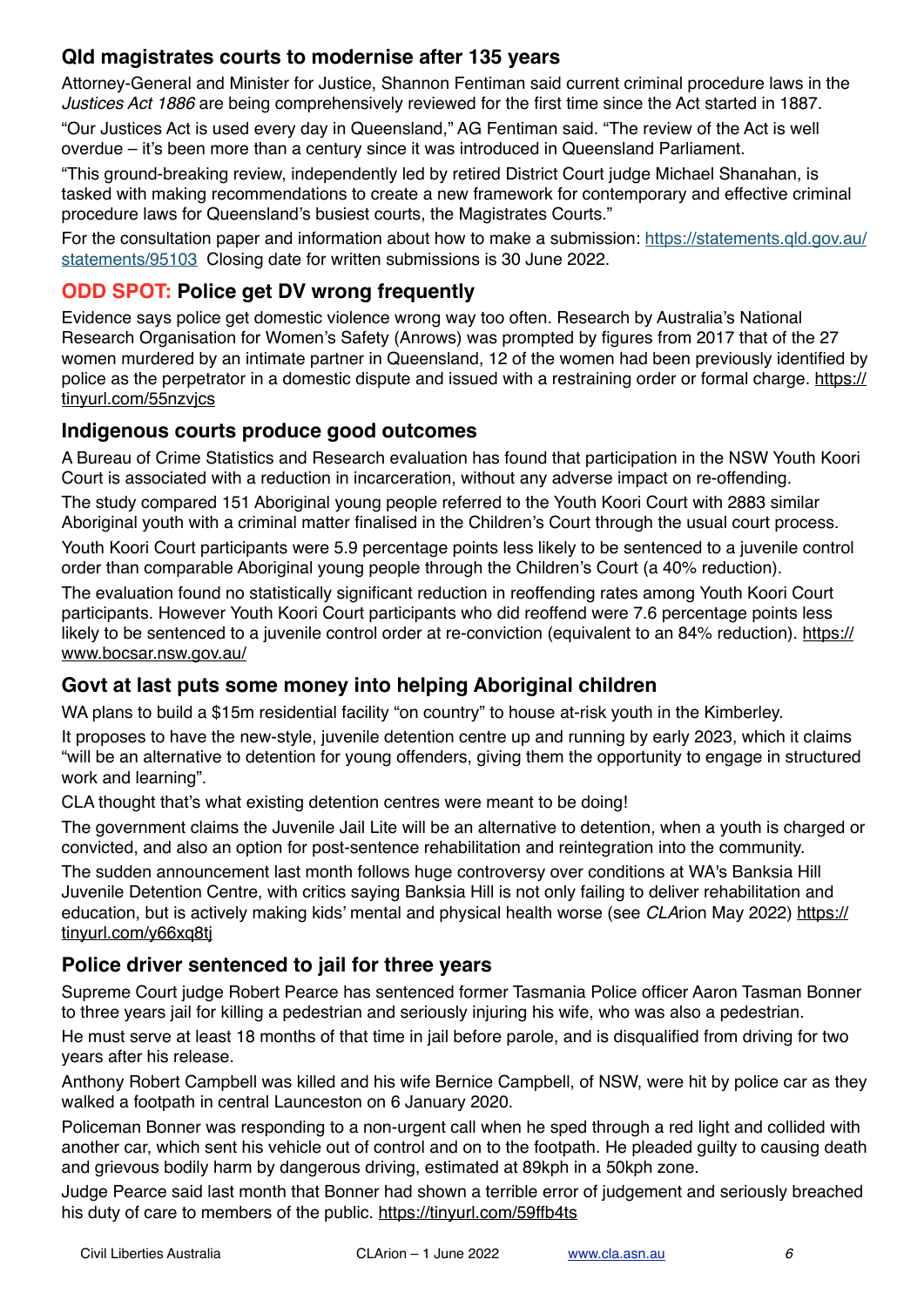### **AUSTRALIAN BRIEFS**

#### **Health gets a bad prognosis over data**

Health is the worst industry for data breaches, with providers notifying 83 data breaches July–Dec 2021, comprising 18% of the 464 total breaches, according to the Office of the Australian Information Commissioner's Notifiable Data Breaches report. Health and the finance industry have consistently been the worst performers since the NDB scheme began in 2018.<https://tinyurl.com/5n6r3h73>

#### **ODD SPOT: Become your own barrister**

Wig and gown. 100% horsehair wig and gown. \$980. Wig fits an approximate Akubra size 57-58 head. Gown approx size 14 (female). Used once in a ceremonial setting. – advert in the 25 May 2022 ACT Bar Bulletin, with contact details included.

#### **Media freedom on the decline in Oz**

Australia's media freedom is "fragile" and less protected than in NZ and countries in Asia, an international journalism watchdog reports in its annual press freedom index. Australia dropped from 25 to 39 out of 180 countries in Reporters Without Borders' (RSF) World Press Freedom Index for 2022, ranking below NZ in 11th and Timor-Leste at 17. "Ultra-concentration of media ownership, combined with growing official pressure, endanger public-interest journalism" in Australia, RSF said.<https://tinyurl.com/32ab3cu3>

#### **Members' (and other relevant) letters:**

#### **Apologise, please**

I look forward to the new WA Governor Chris Dawson organising official exonerations, apologies and compensation for the families of Lance Williams (deceased), Steven Ross (deceased) and myself for lives ruined by being "outed" as prime suspects in the Claremont series killings. As Premier Mark McGowan said on the steps of Parliament just after the conviction: "I feel sorry for the victims who had to wait and suffer for nearly 25 years". A civil society will not just accept this injustice as mere "collateral damage". An apology from Mr Dawson in his new role as Governor would be an apology indeed. – Peter Weygers (photo), Claremont WA (*Post* newspaper, 23 April 2022).



#### **Cheaper housing is the key priority**

The new federal government's priority should be cheap, affordable housing. Too many good hardworking people with nowhere to live: lack of rentals means landlords succumb to greed, renting only to those with connections and a fat wallet. This, of course makes the rich richer. The divide between the haves and have nots has never been wider in this country. Why has the government allowed this to happen in a pandemic for God's sake. Inflation is over five percent when more people can't work. Price rises continue to increase unabated as large companies continue to make obscene profits. Government is about managing a country in a wise responsible way for the populace, not for making decisions that benefit you and your mates. It's clearly obvious that the political parties all offer different doors but to the same room. Politics in Australia is snake pit full of selfish narcissistic amoral totally inept people. If it was the private sector they would be sacked in a heartbeat. – Alan Craig (in response to the May 2022 *CLA*rion call for priority setting).

#### **When will a new Victorian Mental Health Act be legislated?**

Dear Mr Merlino, Minister for Mental Health: Further to my email of 14 March 2022 (to which you have not replied) would you please confirm that the Andrews Government now has no intention of enacting a new Mental Health Act prior to the November 2022 elections. If that is the case, I shall be deeply disappointed. Your government should be capable of better. In my opinion, and that of the Mental Health Royal Commission, the 2014 Act is deeply flawed. In particular, as did the Act which it superseded, it treats mental Illness more as a crime than an illness. The Royal Commission called for a more humane approach in a new Act. If a new Act is not to be enacted before the election would you please give your assurance that one will be enacted as a matter of priority in the new Parliament (assuming that the Andrews government is re-elected). – Reg Murray, Glen Iris VIC.

#### **More accountability, not more police**

Victoria does not need more police. We need a system that a. holds the (too many) police we already have accountable for their actions, and b. (diverts) excessive police funding into front line community services.

– Monique Hurley, Human Rights Law Centre, VIC.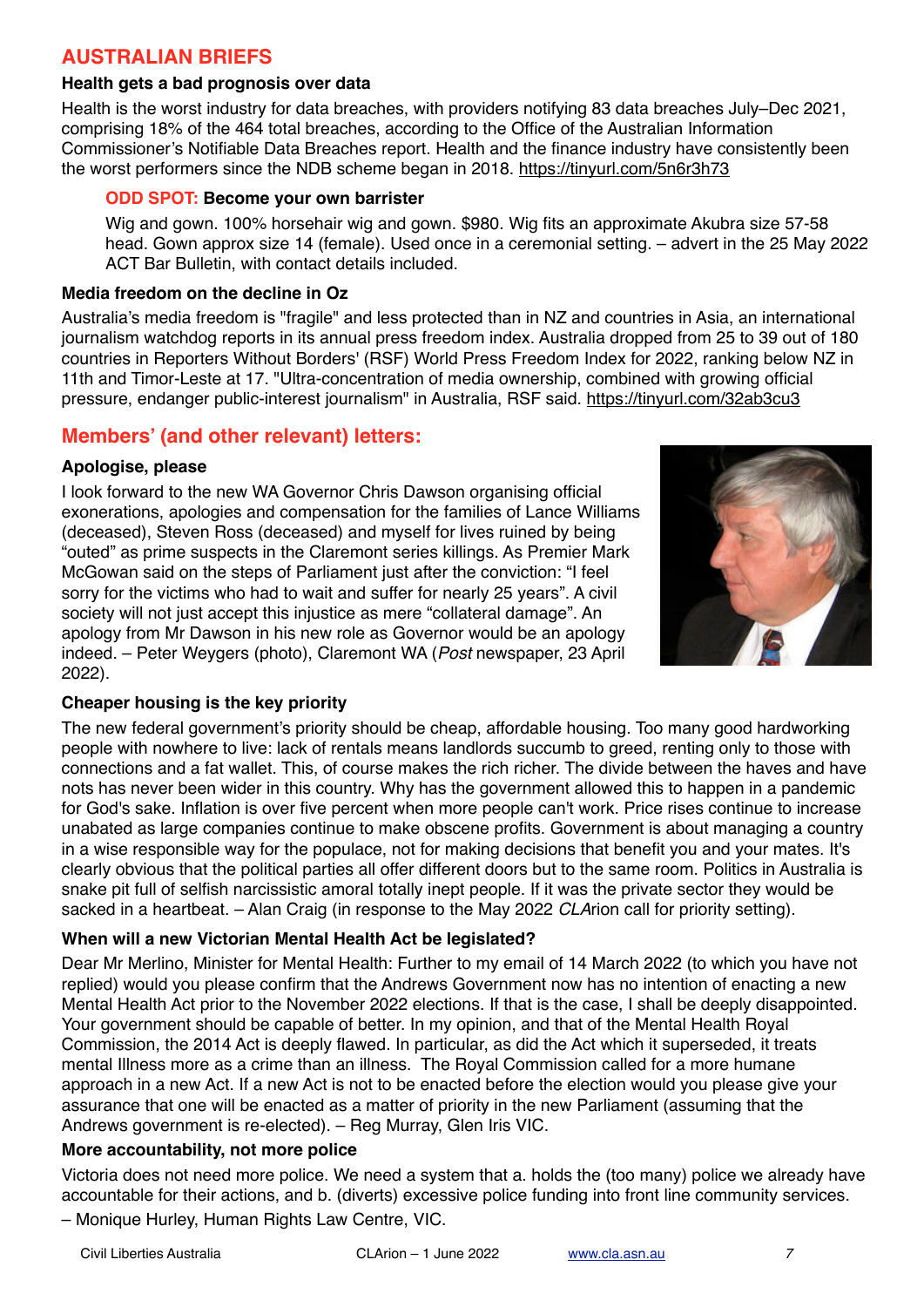# **CLA's main activities for April 2022**

We have reported in detail above about the major work under way in promoting human rights Acts, federally and in other states and the NT, as well as the fundamental improvement in existing ones that we are actively campaigning for in the ACT.

**WA:**

# **CLA doco – '***Trauma: Rights & Remedies'* **– launched to silence…and praise**



More than 50 people reacted with pin-drop silence as CLA's one-hour documentary *'Trauma: Rights & Remedies'* came to an end at its public launch in WA's State Theatre on 4 May 2022.

Then the questions came flooding out from the audience to a panel of experts: Megan Krakouer (Director, Nat. Suicide Prev. & Trauma Recovery Project), Margaret Howkins (VP CLA) Mervyn Eides (CEO Ngalla Maya Aboriginal Corp) and Simon Akkerman (cinematographer and director and himself with prison experience) comprised the panel. (See photo above).\*

The documentary lays bare the injustice of "justice" in Australia, particularly in WA. It outlines what is wrong with the police, legal, courts and corrections system in a series of powerful camera-facing segments by people who have suffered its abuses.

There were comments and questions about people's powerlessness over resources or adequate support to traumatised members of the public even when formally employed to do so, forcing some caring workers to abandon their jobs.

Responses from the panel emphasised a Human Rights Act law in WA would underpin the campaign to correct injustices, and empower every person frustrated by blatant denial of funding and resources to the most marginalised people.

Throughout the documentary and during the questions, it was obvious that much-boosted mental health resources are critically needed to address individual suffering. Members of Parliament in Australia's richest state need to be asked when will they deliver for all the people…and not just the big end of town.

Reviews describing reactions to the film were positive, the most powerful included:

"The intergenerational nature of the participants' accounts (of experiences before, during and after incarceration) confirm the shocking disinterest of the WA comfortable and wealthy to redress the system. The stats are horrifying. The voices are measured; there are no shock tactics undermining (the film's) power. A great achievement for a community TV company too – so professional."

"…Impressive to have the range of voices witnessing across the full spectrum of people involved in the criminal justice system, from the victims to the law makers and politicians."

Other comments repeated: "The measure of a civilised society can be judged by the degree of humanity within its largely hidden institutions including prisons, care homes, children's homes…in which people are often disempowered.'"

*'Trauma: Rights & Remedies'* has been viewed on CLA's YouTube channel and has been rolling with WA Community TV Broadcasting around the clock for a fortnight. Facebook and other social media have exposed bits of the film highlighting specific contributions.

\* Other arranged panelists were unable to attend at the last minute: they all feature in the doco. Dr Hannah McGlade had been urgently called to a UN meeting in New York. Senator Dorinda Cox, and Gerry Georgatos (Human Rights senate contender) sent apologies for being held up.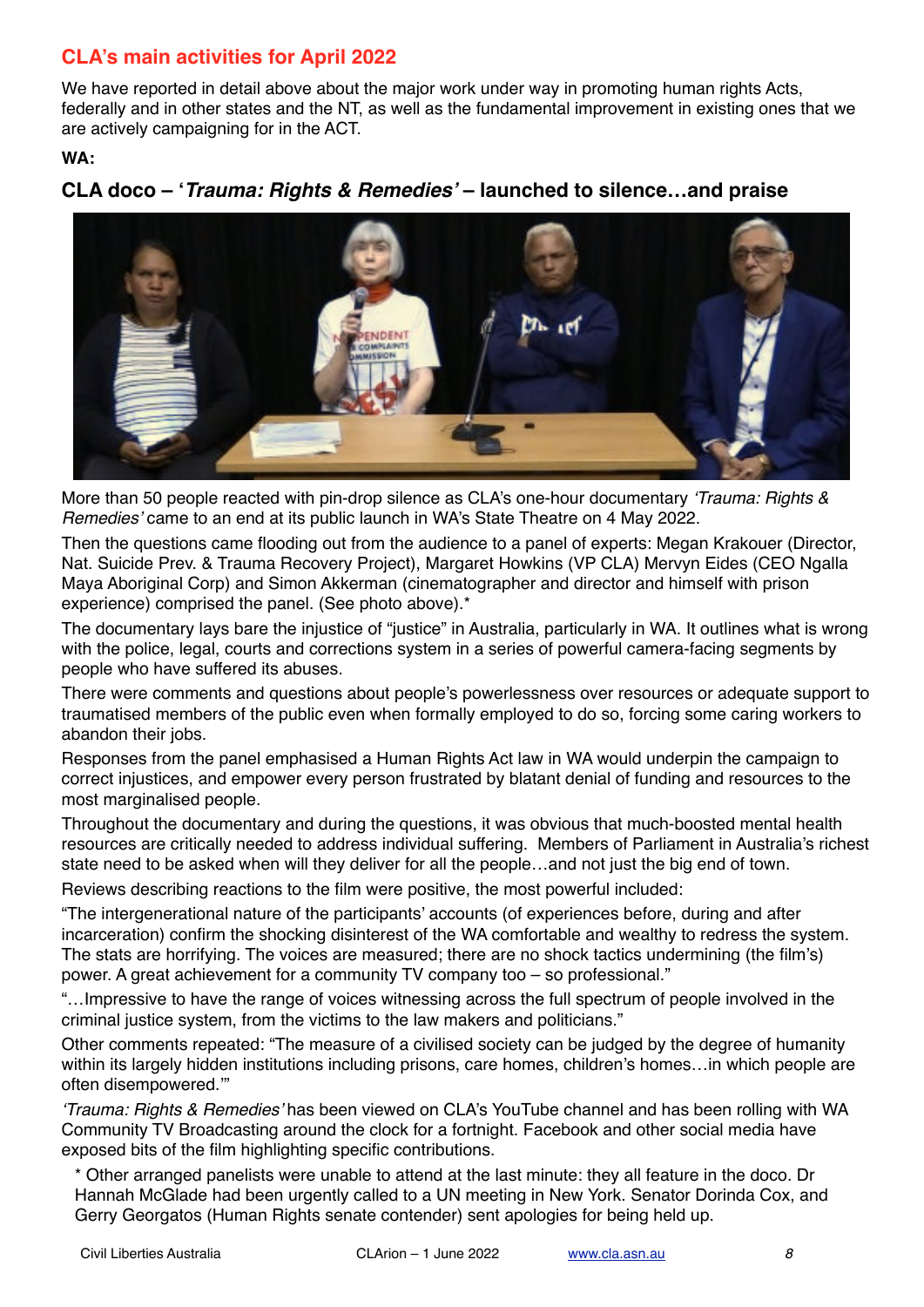The film is available to CLA members on *YouTube*: <https://www.youtube.com/watch?v=5CWcmg9yypw> CLA is making it available to the ABC's *Four Corners* program. There is a detailed plan to market the doco to key politicians, bureaucrats and influencers in the WA "justice" system as well as to the civil society organisations who have to pick up the mess left by inadequate social funding and care.

- The CLA management team worked together to answer questions on the history of CLA for WA Uni student and /CLA member, Bianca Gimondo, who was writing an assignment on the history of civil liberties for her course.
- CLA V-P in WA, Margaret Howkins, worked with CLA CEO Bill Rowlings and President Dr Kris Klugman to provide a comprehensive submission to the WA Joint Standing Committee on the CCC (this was CLA's third major submission in five years on the same subject to them).
- VP Howkins responded to a 36-page letter from a prisoner desperately seeking justice after being convicted in an oath-against-oath trial by jury. While CLA does not normally respond to such letters, as it does not take on individual cases, she advised that only brief, bullet-point facts about conviction might be actionable by anyone within the legal profession motivated to help.
- CLArions for May 2022 were posted to 10 prisoners in early May, and 10 made publicly available at the film launch.
- CLA in WA provided a character reference to cinematographer Simon Akkerman in preparation for his appeal against conviction, due in mid-year.
- CLA in WA received an email from an aspiring judge congratulating us on our hard work for social justice, especially towards Human Rights Acts.

#### **TASMANIA:**

In Tasmania, CLA is working to re-activate the local human rights campaign. This follows a change of Premier. The campaign has been in abeyance for 18-24 months while the Tasmanian Law Reform Institute worked on a new report. But that report is unlikely to see the light of day at all. Some 20 local organisations, led by CLA, actively support a HRA for the state.

#### **NT:**

CLA has written to the new Attorney-General, Chansey Paech, asking whether he will consider introducing a HRA for the Northern Territory. We await his reply. He has described himself as young, gay and black and is a well-known supporter of rights for fringe people and groups.

There is major turmoil in the 'establishment' spheres in the NT. Politically, sudden resignations started at the top, when Chief Minister Michael Gunner stepped down, followed almost immediately by the public service head of the Premier's Department. As with all matters in small, frontier jurisdictions like the NT, resignations invariably have flow-on effects, or raise questions, in relation to relatives of the resigners and those promoted.

The NT ICAC (Independent Commission Against Corruption) itself has been under investigation for possibly illegally tape-recording potential targets. It was forced to apologise for breaking terms of its own Act, denying procedural fairness. And the report of its inquiry into the building of a new grandstand by Darwin Turf Club has upset all sides to the debate, and then some.

In legal circles, it is being claimed ICAC cherry-picked one point of a three-pronged formal complaint about bias and incompetence to the NT's new Judicial Commission, made by a barrister against a Supreme Court judge. Conveniently for the judge, ICAC produced a "nul" finding, meaning it couldn't find anything wrong.

That's an extremely surprising result, because the Legal Practitioners Disciplinary Tribunal found quite the opposite, and the barrister was awarded about \$0.5m in costs.

# **INTERNATIONAL**

#### **Watson gets new chance to overturn yacht-based conviction**

The NZ Court of Appeal ruled last month that Scott Watson can challenge whether the police photo montage-based identifying of him as the "mystery man" last seen with a disappeared couple in 1998 was properly obtained and therefore was appropriate to put before the jury during his trial.

The NZ "yachtie" case is often compared with the Sue Neill-Fraser case in Tasmania on Australia Day in 2009, where her husband, Bob Chappell's, body was never found. Both cases have attracted significant community and legal support as miscarriages of justice.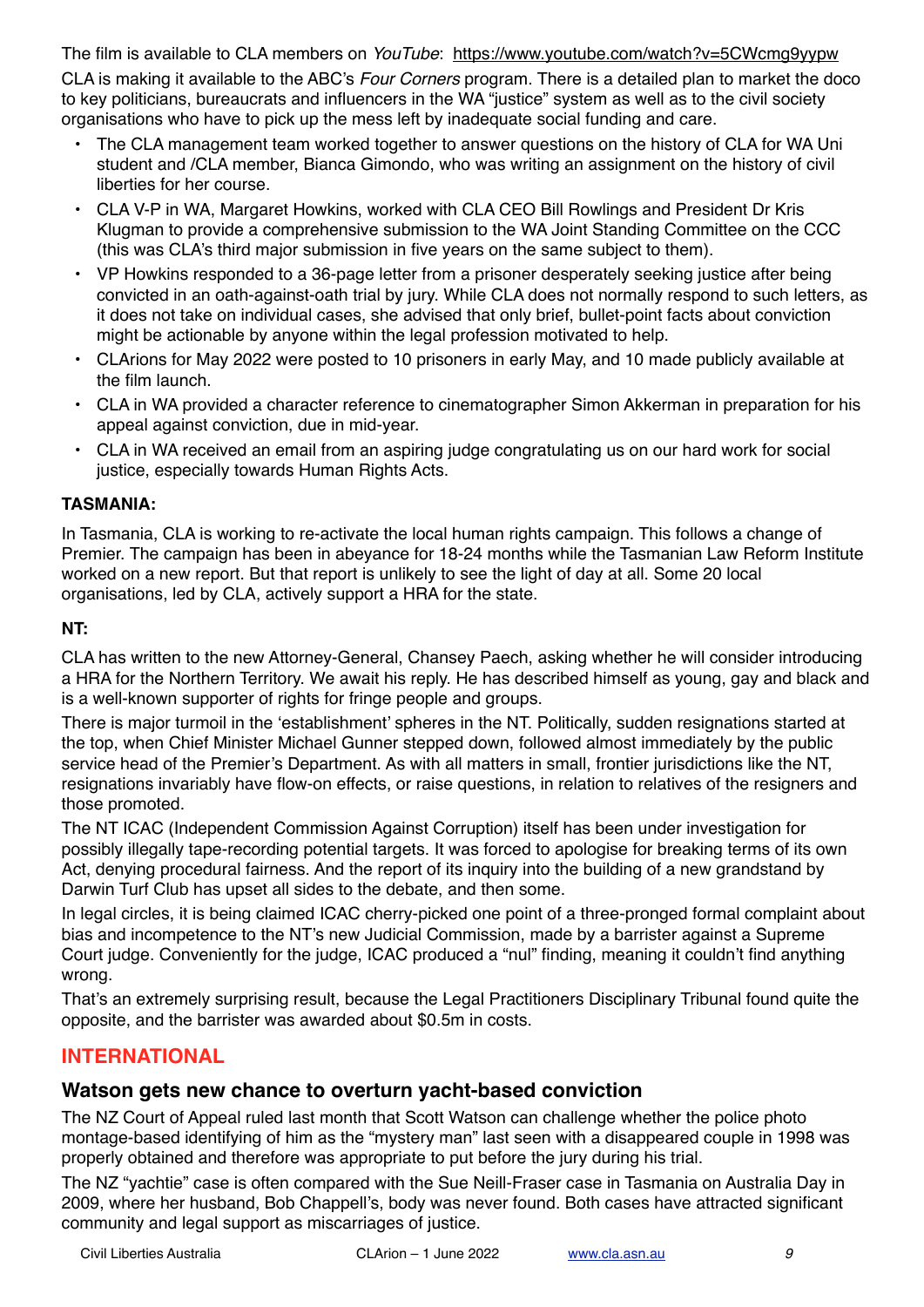Watson's latest appeal comes after he has already been denied parole four times, basically due to his refusal to admit guilt. His new Court of Appeal hearing will take place on 31 August in Wellington: it is a flow-on for a formal appeal for pardon.

Watson was convicted of murdering Ben Smart, 21, and Olivia Hope, 17, whose bodies were never found, in Marlborough Sounds, at the top of NZ's south island. The pair was last seen getting off a water taxi from a lodge on to a yacht in the early hours of 1 January 1998.

Watson, now 50, was sentenced to life in prison and has spent 24 years behind bars. He has always denied killing the pair.

Watson was identified as the mystery man last seen with Smart and Hope by a water taxi driver Guy Wallace, based on a photo montage shown to him by police. However, the montage pictured Watson midblink, matching other descriptions that said the mystery man had "hooded eyes".

After the trial, taxi-man Wallace, who died in 2021, said he didn't believe Watson was the man he saw with Smart and Hope, according to a report of the case in *Newshub.* <https://tinyurl.com/srvpyk7k>

# **'Justice more important than procedural rules': court president**

The Court of Appeal has ruled Watson (see above) can challenge the montage in his upcoming appeal.

"If there is one lesson from the history of miscarriage of justice in the context of criminal appeals, it is that no good is done by the procedural suppression of a tenable ground of appeal which has not yet seen the light of day in an appellate court, while other grounds of appeal are nonetheless allowed to proceed," former Court of Appeal President Stephen Kos noted in the ruling.

Watson is also challenging the reliability of forensic evidence over two hairs found on his yacht. [https://](https://tinyurl.com/srvpyk7k) [tinyurl.com/srvpyk7k](https://tinyurl.com/srvpyk7k)

### **President Xi says China runs its own style of human rights**

Chinese President Xi Jinping said last month that the nation's development of human rights "suits its own national conditions".

He was speaking during a video call with the UN human rights chief Michelle Bachelet who was on a sixday visit to China.

Among the various types of human rights, the rights to subsistence and development were primary for developing countries, he said. "Deviating from reality and copying wholesale the institutional model of other countries will not only fit badly with the local conditions but also bring disastrous consequences," the *Xinhua* state news agency quoted Xi as saying. "In the end, it is the broad masses of the people who will suffer," he said.

"Countries do not need patronising lecturers; still less should human rights issues be politicised and used as a tool to apply double standards, or as a pretext to interfere in the internal affairs of other countries," Xi said. <https://tinyurl.com/wsjrdefx>

# **Open slather is the 'privacy' rule in Ireland**

The Irish Council for Civil Liberties (ICCL) has revealed that the Republic of Ireland's An Post and Ordnance Survey Ireland's GeoDirectory is selling incredibly personal information, such as social class and family status, about citizens to companies such as Experian and Aviva.

ICCL has been able to buy data about people living in Limerick and Dublin and whether they're "deprived', "struggling" or "affluent". Anyone can buy this data about any household in the republic, according to ICCL's Tech and Human Rights Officer, Olga Cronin.

Some 2.2 million Irish homes and their residents are profiled in this way, under headings such as "striving urban singles", "deprived urban families" or "struggling older families".

Aviva uses GeoDirectory data to set individual insurance prices and examine claims. Profiles of Irish people are also sold to Experian, one of the world's biggest data brokers, to feed into credit reports. GeoDirectory's data are supplied by An Post, Ordnance Survey Ireland, and the census, including income, labour market skills, age, cultural background, and family status. <https://tinyurl.com/36s3by2x>

# **Spy chief sacked for prying into pollies' phones**

Spain's government has fired the director of its top intelligence agency amid two separate cases of hacking of the mobile phones of politicians.

The EFE news agency and other media reported last month that Spain's Cabinet agreed Paz Esteban would be relieved as head of Spain's National Intelligence Center, or CNI.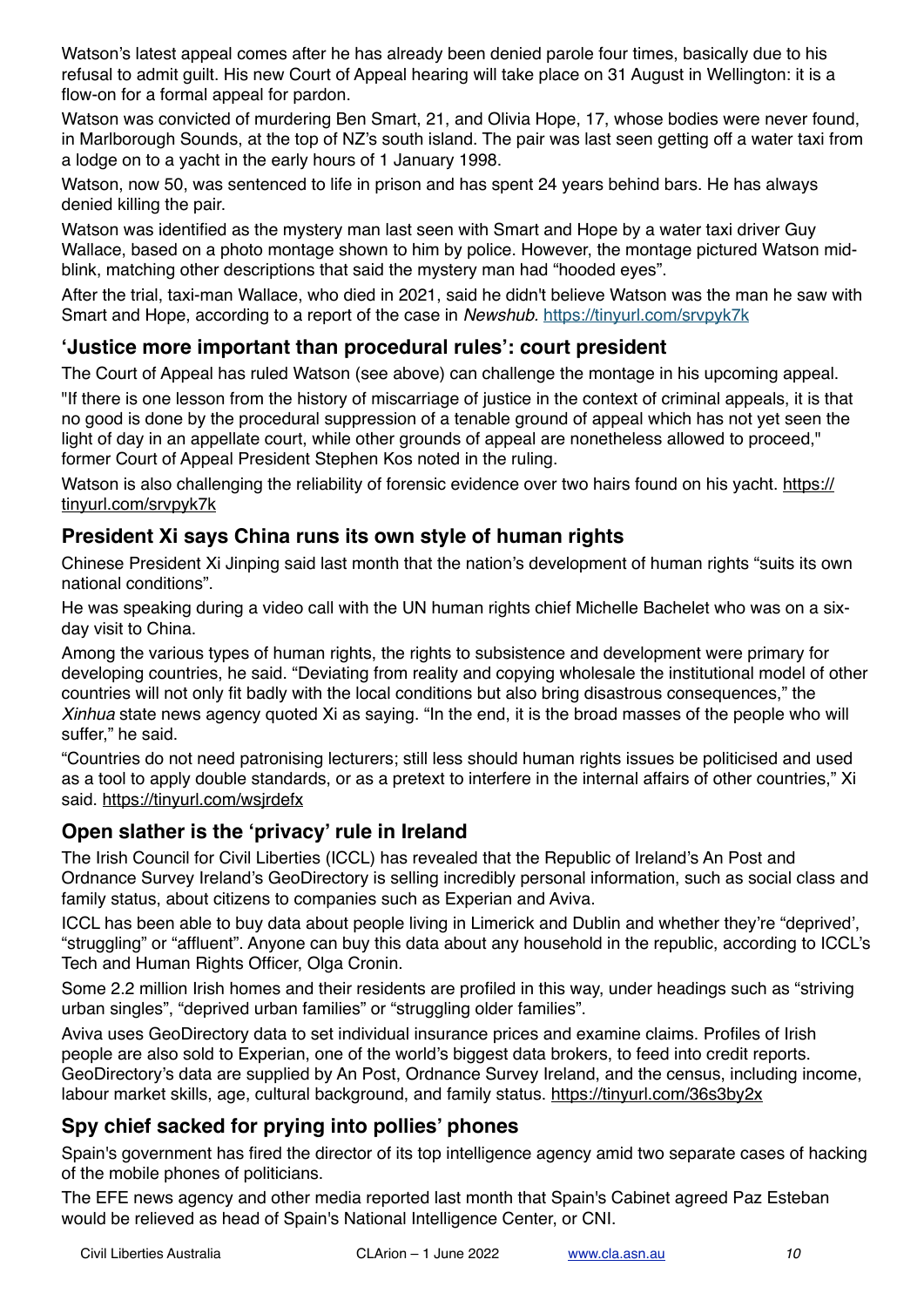The decision comes after Ms Esteban (photo) admitted in a closed-door committee of Spain's parliament that her agency had legally hacked the phones of several Catalan separatists after receiving judicial permission.

Her agency is also under scrutiny for recent revelations by the government that the mobile phones of both Prime Minister Pedro Sanchez and the defence minister were infected with the Pegasus spyware by an "external" power. <https://tinyurl.com/4679j7p4>

# **ICE and HA…two spies in a pod**

Immigration and Customs Enforcement (ICE) in the USA is a direct equivalent of Australia's Dept of Home Affairs (HA).

In Australia, this is what HA does, directly from its website: "Home Affairs brings together Australia's federal law enforcement, national and transport security, criminal justice, emergency management, multicultural affairs, settlement services and immigration and border-related functions, working together."

HA and ICE swap information on a daily basis, and details of surveillance techniques regularly. Here is what a study by a Centre of Georgetown's Law Faculty in Washington DC has concluded about ICE (which, almost assuredly, holds 99% true for HA also) and its highly secretive bulk surveillance activities:

- ICE surveillance is broader than people realise. It is a dragnet.
- ICE built its surveillance dragnet by tapping data from private companies and public bureaucracies.
- ICE has scanned, and has access to, the driver's licence photos and data of 1 in 3 adults (HA has more than that, relatively, in Australia).
- ICE tracks the movements of drivers in cities home to 75% of the US population.
- ICE exploits people's vulnerability and trust in institutions to get its hands on more data.
- ICE leverages people's trust in state (motor vehicle departments) to target deportations.
- ICE leverages people's need for water, gas, electricity, phone and internet to target deportations.
- ICE used interviews with unaccompanied children to find and arrest their family members.
- ICE surveillance has evaded (parliamentary) oversight and laws.
- ICE surveillance deters people from accessing essential services. <https://tinyurl.com/ybxpsk82> (HA:<https://www.directory.gov.au/portfolios/home-affairs/department-home-affairs/national-office>

# **ICE – and HA – are domestic surveillance agencies**

"ICE has built its dragnet surveillance system by crossing legal and ethical lines, leveraging the trust that people place in state agencies and essential service providers, and exploiting the vulnerability of people who volunteer their information to reunite with their families," the above article says.

"Despite the incredible scope and evident civil rights implications of ICE's surveillance practices, the agency has managed to shroud those practices in near-total secrecy, evading enforcement of even the handful of laws and policies that could be invoked to impose limitations. Federal and state lawmakers, for the most part, have yet to confront this reality."

Amen for what HA does, and is.

# **'…transformed into a vast domestic spying agency'**

"The pervasive and unaccountable ICE reach alarms the world's guru on surveillance, Bruce Schneier, who is a Fellow and Lecturer at Harvard Kennedy School: schneier@schneier.com <https://www.schneier.com>

"US Immigration and Customs Enforcement (ICE) has long been a magnet for controversy over its cruel treatment of migrants. But there's another, potentially more alarming reason to worry about it: ICE has slowly transformed into a vast domestic spying agency that could easily be turned on the American people, whether citizens, documented, or undocumented." Schneier says. <https://tinyurl.com/ybxpsk82>

Amen for HA in Australia. It's time the full range of HA's activities were revealed to the Australian people, and the department's and its agencies' excesses reined in, CLA says.

# **Court/legal system grinds towards halt, here and in UK**

In a situation mirroring the courts and legal crisis in Australia, the wheels of justice for ordinary people now grind so slowly as to be visibly seizing up in England and Wales, reports Gaby Hinsliff in the *Guardian UK*. For example, an unnamed MP arrested and then bailed last month on suspicion of rape and other offences faces allegations first made in January 2020. It has taken almost two and a half years even to reach this



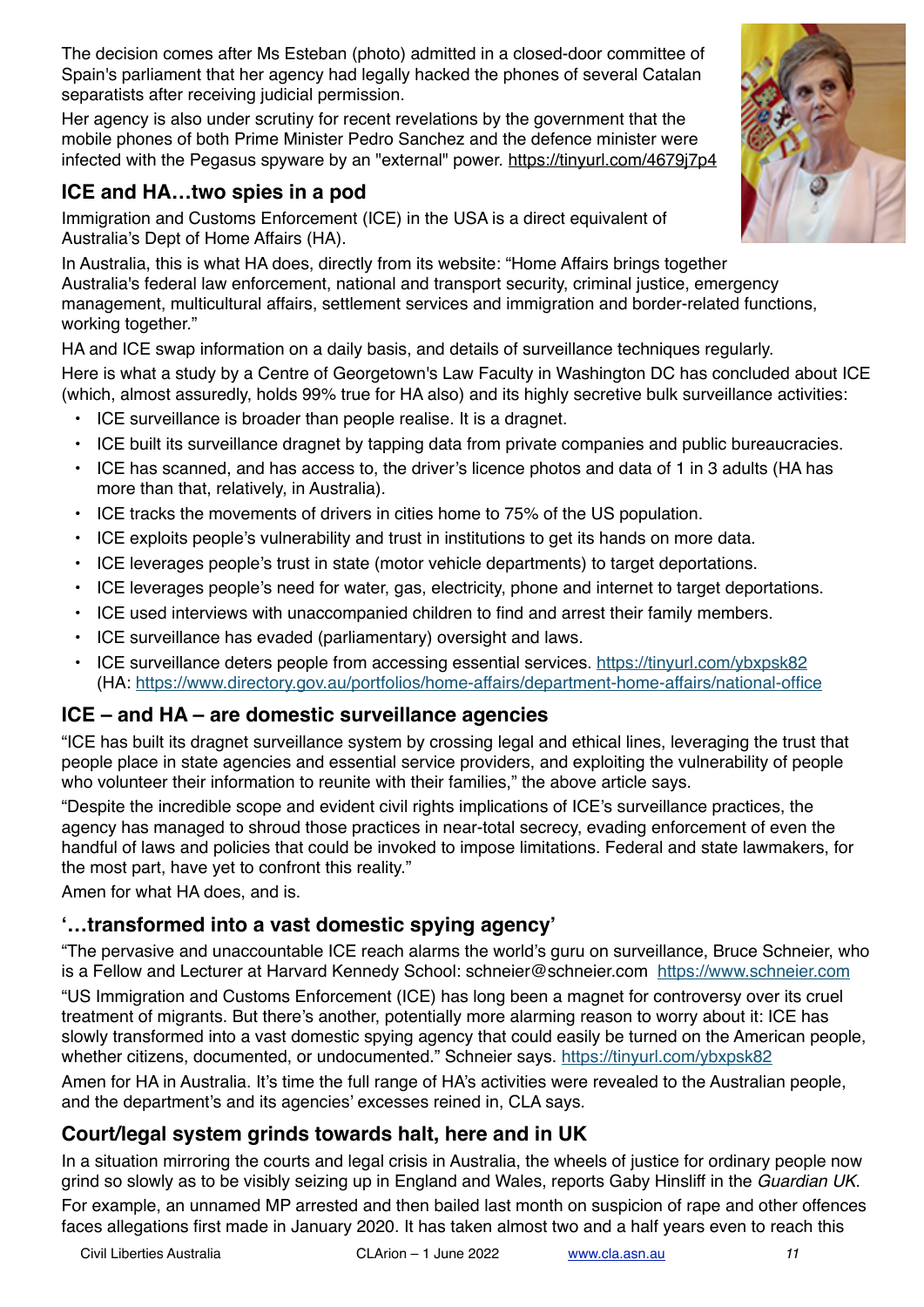stage of investigation; if any trial is to follow, then it could still be many months away. The case of his former parliamentary colleague Charlie Elphicke, convicted in 2020 of sexual assault, took three years to reach court.

Countless ordinary people are now stacked in the same cruel holding pattern: by the end of last December, 25% of cases in England and Wales had been waiting a year or more to come to court, and the number waiting more than a year had more than trebled since March 2020, when Britain first locked down.

The courts are facing a mutiny among criminal lawyers that now threatens to bring the system to its knees.

Duty solicitors, who frequently must race to police stations in the middle of the night to take critical decisions on behalf of often difficult, occasionally violent, clients and then slog through the casework in return for fees that (according to a government-commissioned review) have fallen overall by up to 45% in real terms since 1996. <https://tinyurl.com/2p8nbfts>

### **Young doctors fail to gain consent**

Medical students are encouraged to breach informed consent guidelines by their supervisors, the NZ Medical Association has reported after surveying 93 final-year students at the University of Auckland, about over a third of the class.

Most students admitted that did not always comply with consent guidelines.

Across sensitive procedures like breast, rectal, or genital examinations, except for one, most students admitted to not complying. Only in non-birth related pelvic examinations did 85% of respondents say they always performed with proper informed consent.

During breast exams, on the other hand, only 17% said they always sought consent.

Students noted that their clinical decisions were strongly influenced by their supervisors. Some said they were pressured to forgo informed consent, with one student noting that they were coerced into performing an unconsented rectal exam on an unconscious patient. <https://tinyurl.com/2vuphxd7>

### **INTERNATIONAL BRIEFS**

#### **Governor Abbott brought in permit-free guns, and massacre-enabling law**

Two teachers and 19 children died in a shooting massacre in Uvalde, Texas, last month. In August 2019, a gunman who had written a racist manifesto killed 22 people in a mass shooting at a Wal-Mart store in El Paso, Texas, saying he had targeted "Mexicans". After the El Paso shooting, Texas Governor Gregory Wayne Abbott reiterated his opposition to a red-flag law (which aims to identify potential killers and remove weapons from them) and rejected calls to convene a special session of the state legislature to address gun violence. Texans may carry handguns without a licence or training after Abbott signed a permit-less carry bill into law in June 2021. Abbott also rejects the scientific consensus on climate change, saying that the climate is changing, but not accepting that human activity is the primary contributor to climate change. <https://tinyurl.com/yuc35cve>

#### **Shooting sprees on the rise in the USA**

There were 61 "active shooter" incidents in the USA in 2021, according to FBI data – 52% up from the previous year and the highest on record. The attacks spread across 30 states, leaving 103 people dead and 140 wounded. In 2020, the FBI counted 40 active-shooter attacks in 19 states that killed 38 people and wounded 126. That year coincided with the height of restrictions on social and economic life due to Covid-19. The FBI had recorded 31 incidents in 2017, and 30 in both 2018 and 2019. [https://tinyurl.com/](https://tinyurl.com/2p9bu9p8) [2p9bu9p8](https://tinyurl.com/2p9bu9p8)

#### **Cannabis legalised in US: why not in Oz?**

Marijuana is legal for recreational use in 18 US states and legal for medical use in 37, a multibillion-dollar industry in states all over the political spectrum. Yet at the federal level, it is still classified as a Schedule I drug alongside heroin and LSD. Presidential administrations have sent memos about the priority of marijuana prosecutions only to have them rescinded by successors. While a bill to decriminalise marijuana recently passed in the House of Representatives, it faces long odds in the Senate. [https://tinyurl.com/](https://tinyurl.com/6vrsauty) [6vrsauty](https://tinyurl.com/6vrsauty)

#### **Emergency operation leads to 30 years jail**

A woman in El Salvador has been sentenced to 30 years jail for the death of her unborn child following an obstetric emergency, according to the Citizen Group for the Decriminalization of Abortion. They said last month that the 28-year-old woman, identified only as "Esme", had suffered a health emergency while pregnant in 2019 and sought assistance at a local hospital. She was later convicted of homicide and